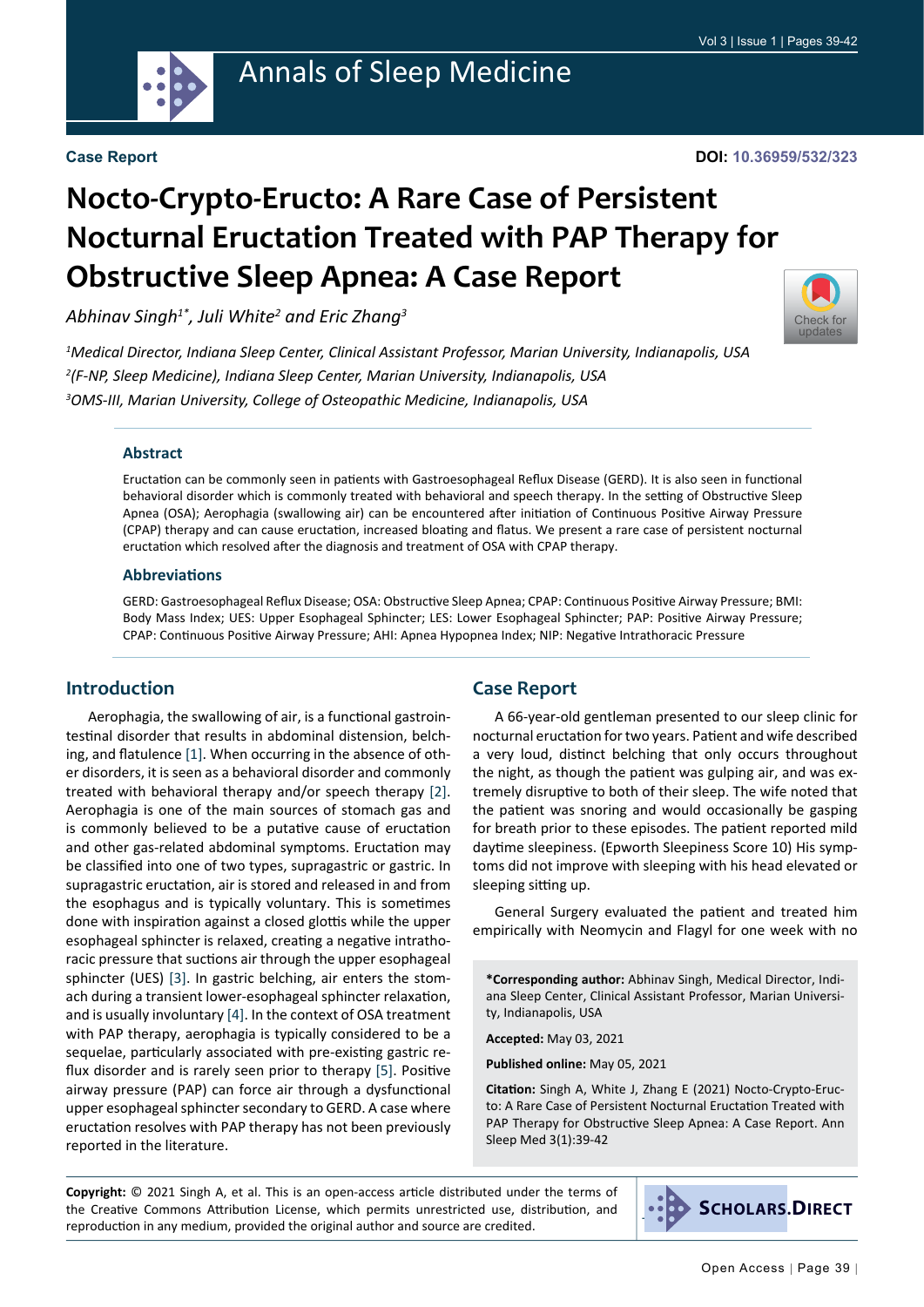**Citation:** Singh A, White J, Zhang E (2021) Nocto-Crypto-Eructo: A Rare Case of Persistent Nocturnal Eructation Treated with PAP Therapy for Obstructive Sleep Apnea: A Case Report. Ann Sleep Med 3(1):39-42

relief. Initiation of Metoclopramide improved but did not resolve his symptoms. Right upper quadrant ultrasound showed normal hepatobiliary and gallbladder anatomy. Etiologies of bacterial overgrowth and gallbladder dysfunction were thus ruled out. He was seen by ENT who felt his symptoms were the result of Esophageal dysfunction and referred to Gastroenterology, where an endoscopy revealed no abnormalities of the esophageal lumen. Barium esophagogram revealed esophageal dysmotility with tertiary contractions.

A course of Proton Pump Inhibitor was also completed with minimal change in the Eructation symptoms although the dysphagia had resolved by the time of his presentation to the clinic.His medical history also included a history of dysphagia and GERD. 3 years prior to his presentation to the sleep clinic, he reported intermittent dysphagia with both food and liq-

uids occasionally becoming lodged in his throat area. Because the patient also reported snoring, witnessed apneas, and daytime sleepiness, STOP-BANG Score of 7/8 with an Epworth Sleepiness Score of 12/24, he was judged to have a increased risk of sleep apnea. Physical examination was unremarkable except for BMI 32, Neck circumference 17¾ Inches. Crowded oropharynx, Mallampati IV. An in-lab polysomnography was conducted that showed moderate obstructive sleep apnea with an AHI (Apnea Hypopnea Index) of 17.9/hr and the patient was split to CPAP therapy the same night. CPAP of 8 cm of H2O was found to be effective ([Figure 1](#page-1-0)).

When seen on follow-up after CPAP therapy had been started for 4 weeks, the patient reported complete resolution of his nighttime eructation. His residual AHI was 2.3/hr. His symptoms remain resolved and have not returned in long-

<span id="page-1-0"></span>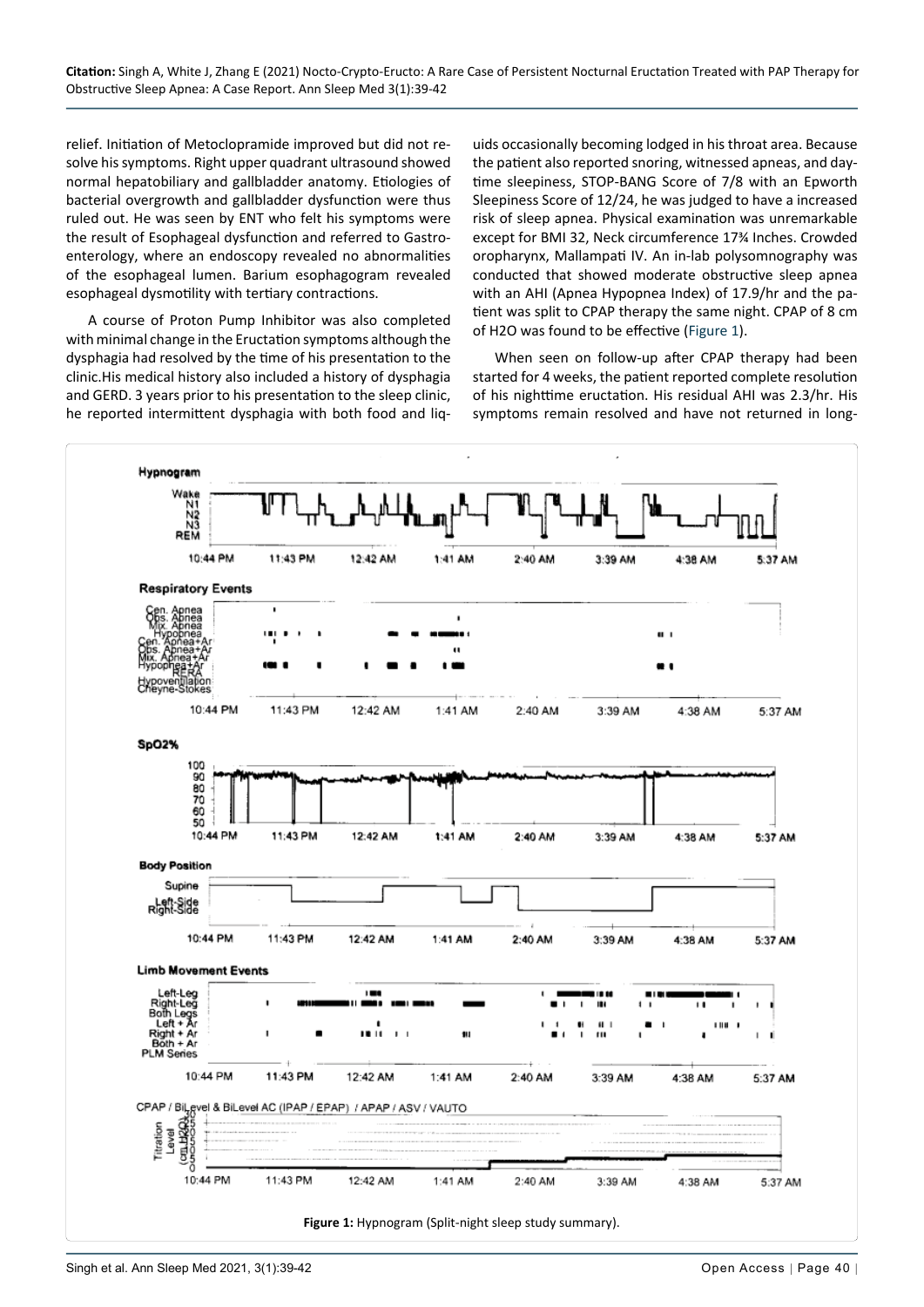term follow-up up to two years after initiation of therapy.

## **Discussion**

Persistent eructation is typically seen as a sequela of behavioral aerophagia or gastrointestinal dyspepsia. Involuntary nocturnal persistent eructation is rare and has not previously been reported in the medical literature. We suggest that inspirations against an upper airway obstruction as in obstructive sleep apnea events can create an increased negative intrathoracic pressure that can force air up through open or incompetent lower & upper esophageal sphincters. The escape of this trapped air (with each apnea recovery) can lead to repeated disruptive belching events. Mechanism of events the patient's prior history of dysphagia, although resolved

at the time of his presentation to the clinic, may indicate a disorder of the esophageal sphincters, possibly secondary to GERD or dysmotility seen during esophagogram. Increasing negative intrathoracic pressure during inspiratory effort on a closed airway transmitted to the esophagus likely causes upward suction of air into the esophagus. During recovery gasps after from apneic events this air likely escapes and best explains the recurrent nocturnal eructation.Other causes of nocturnal eructation such as dyspepsia are unlikely in this patient due to complete resolution with treatment of his obstructive sleep apnea with PAP ([Figure 2](#page-2-0) and [Figure 3](#page-2-1)).

#### **Summary**

Snoring/sleep apnea is not generally considered as a com-

<span id="page-2-0"></span>

<span id="page-2-1"></span>